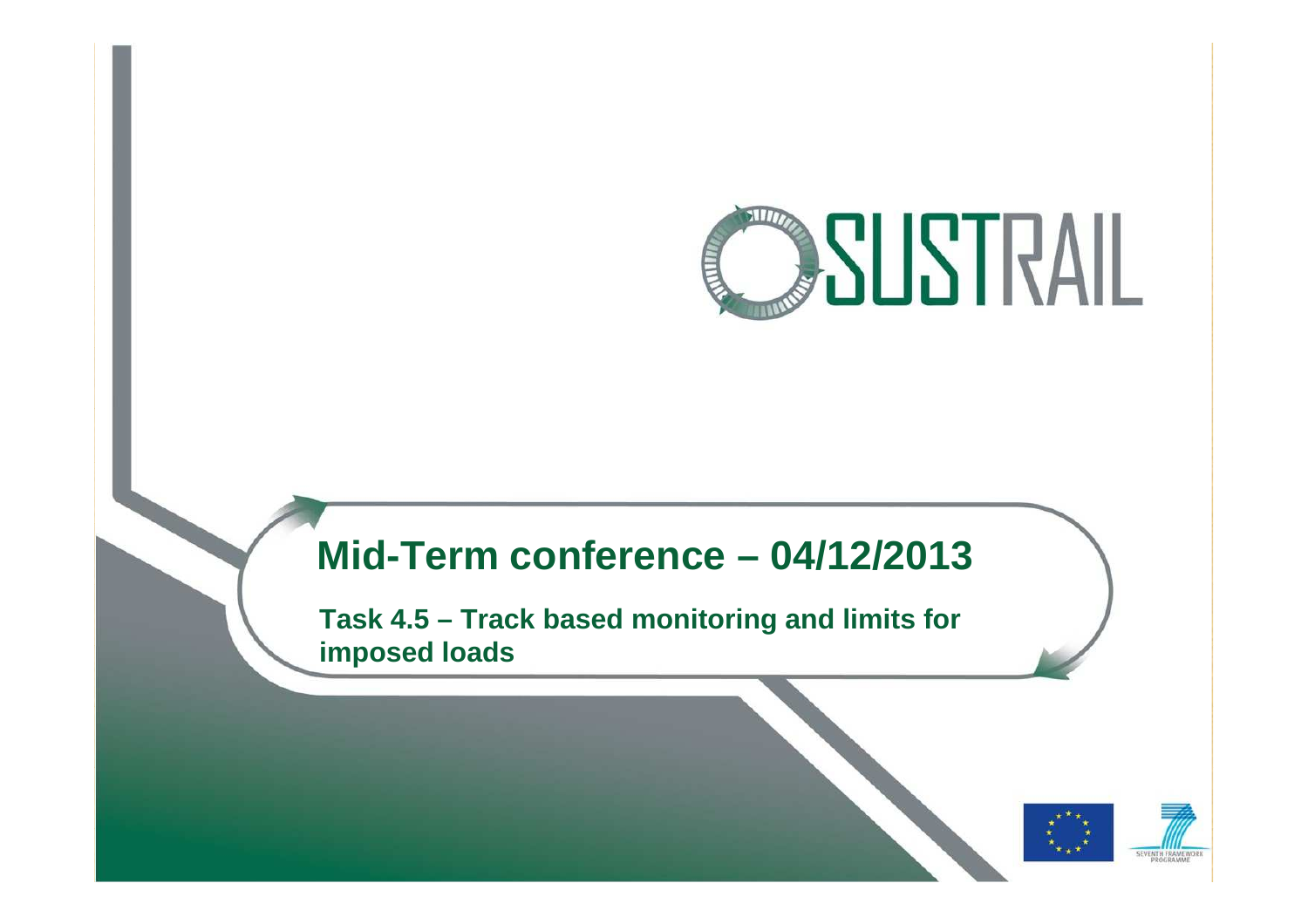### **The main scopes of Railway Infrastructure Inspection and Monitoring are:**

- **To discover critical defects (defects that can have impact on safety)**
- **To guarantee a high quality of the railway infrastructure by removing critical defects**
- **To drive maintenance operations**
- **To check the results of maintenance operations**

### **To achieve this goal the best practice is to monitor the conditions of the infrastructure:**

- **★ Adopting appropriate inspection frequency**
- **Using high quality, reliable measuring systems**
- **Without stopping or limiting the operations of commercial trains**

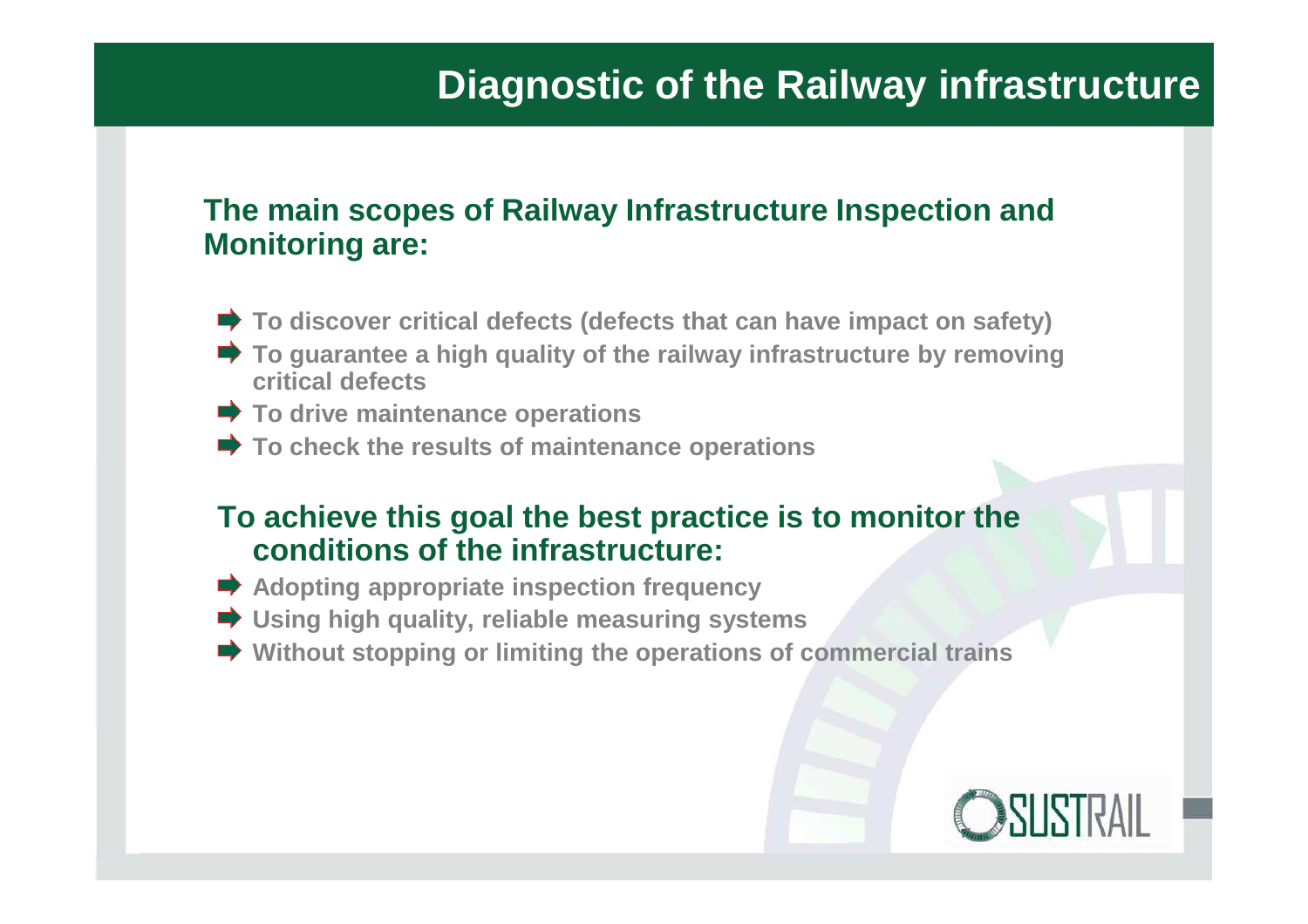## **Safety monitoring**

**■ Focus only on last surveys, not taking account of history** 

### **Predictive maintenance**

- **Condition based preventative maintenance, driven by deterioration of the structure, rather than the widespread practice of using time-interval based maintenance**
- **Anticipate the failure and optimize the maintenance**

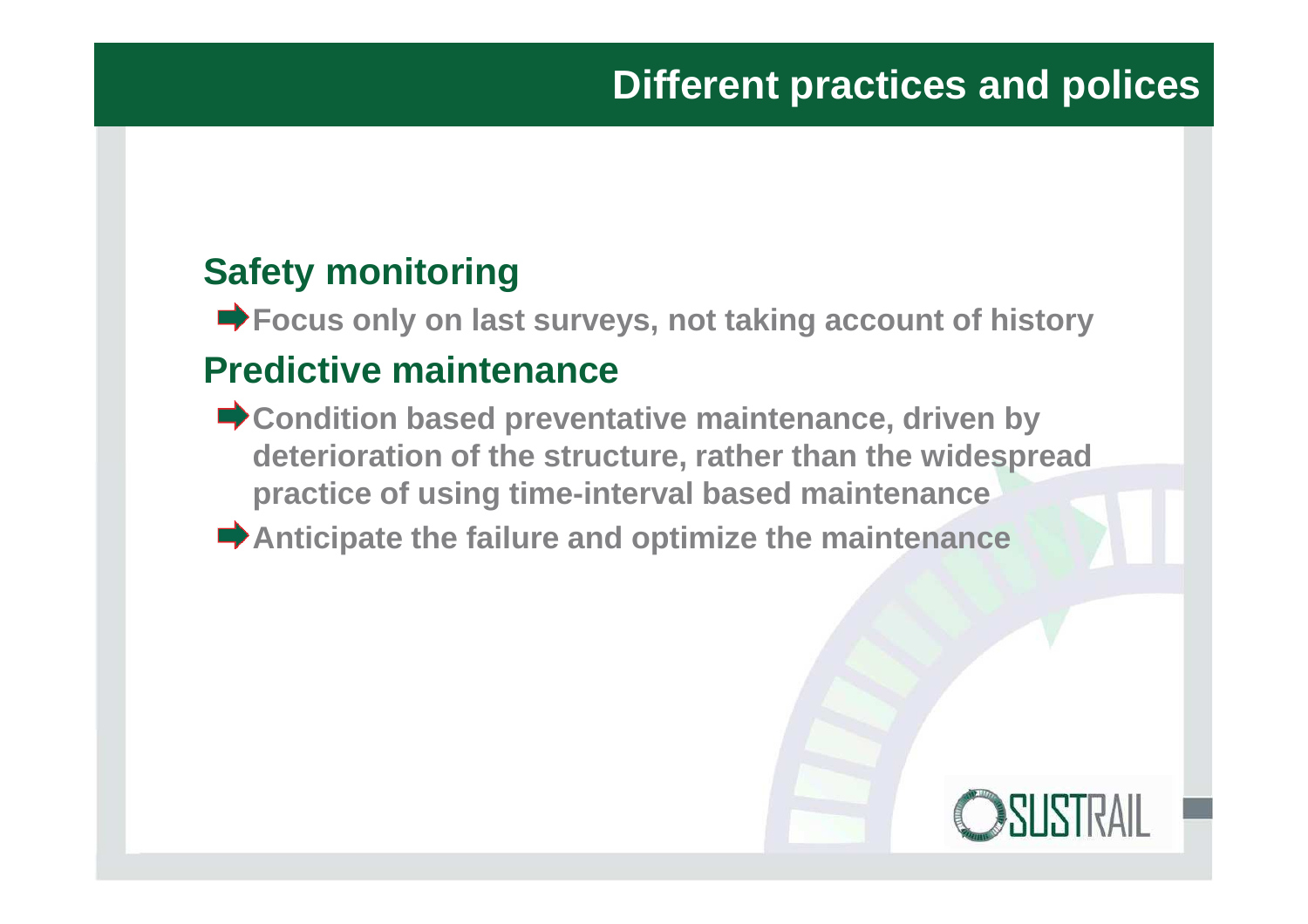## **Advantages of condition based maintenance**

### **More effective inspection, maintenance & renewal activities**

- **Increased inspection frequency and more consistent inspections**
- **Prioritized & focused activities**
- **Avoid of unneeded activities**
- **Extended rolling stock service life**

|  | Monitoring $\uparrow$ Uncertainty $\downarrow$ Reliability $\uparrow$ Cost $\downarrow$ |
|--|-----------------------------------------------------------------------------------------|
|  |                                                                                         |
|  |                                                                                         |
|  |                                                                                         |
|  | OSUSTRAIL                                                                               |
|  |                                                                                         |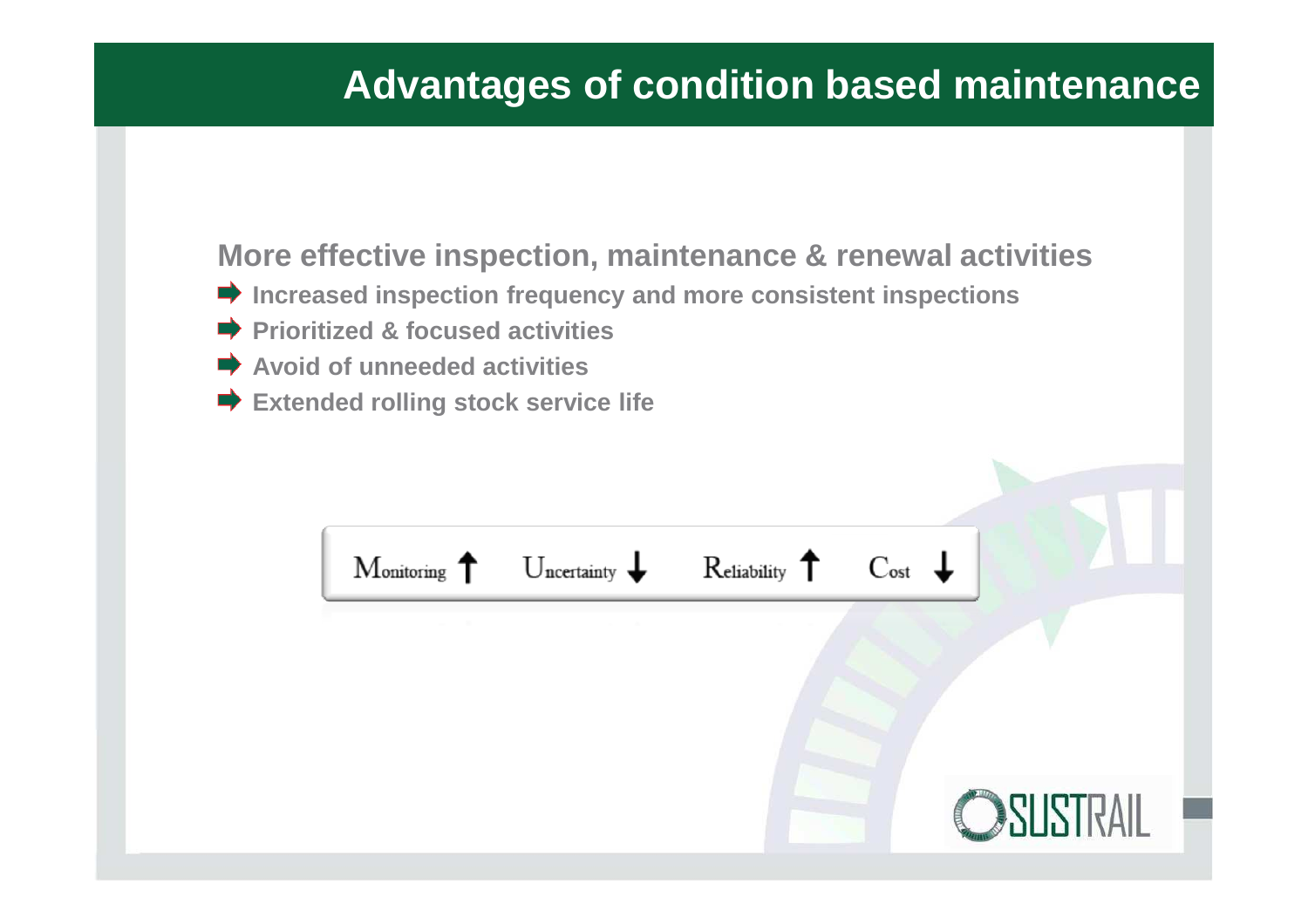## **Advanced diagnostic of Railway infrastructure**

**★ Replace "FIND and FIX" with "PREDICT and PREVENT" ■ Replace "INSPECT" with "MEASURE"**  $\rightarrow$  **Measure TREND and not only DEFECTS Implement automatic controls wherever practical Preduce human variability / fallibility Preduce track worker safety exposure Treassign skilled staff to maintenance** measure and verify quality of work execution

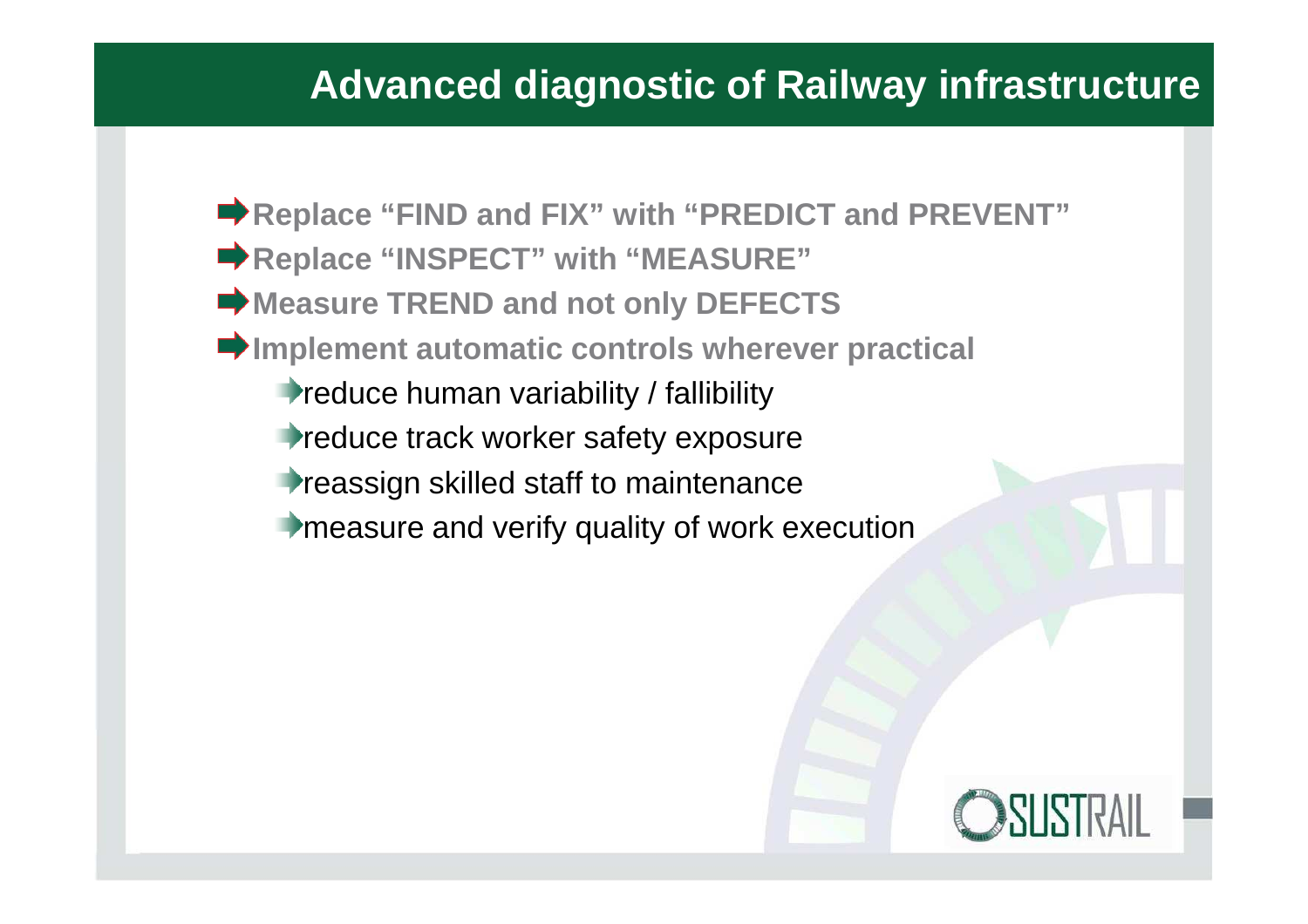## **Enhanced Condition-based maintenance**

| Object     | <b>Defects</b>                                                                                                                                            |                                                                                                        | <b>Maintenance and Renewal Works</b>                                                             |                                                                                                                                             |                                                                                           |                                                                     |                                                                                                                            |  |
|------------|-----------------------------------------------------------------------------------------------------------------------------------------------------------|--------------------------------------------------------------------------------------------------------|--------------------------------------------------------------------------------------------------|---------------------------------------------------------------------------------------------------------------------------------------------|-------------------------------------------------------------------------------------------|---------------------------------------------------------------------|----------------------------------------------------------------------------------------------------------------------------|--|
|            | <b>Monitoring</b>                                                                                                                                         | <b>Data Analysis</b>                                                                                   | <b>Alert</b><br>generation                                                                       | <b>Planning</b>                                                                                                                             | <b>Optimisation</b>                                                                       | <b>Scheduling</b>                                                   | <b>Execution</b>                                                                                                           |  |
| Activities | • Measure of:<br>Track, Rail,<br><b>Ballast,</b><br><b>Overhead</b><br>Line, Switches<br>& Crossing,<br>etc.<br>• Critical<br>defects<br><b>Detection</b> | • Validation and<br>localization of<br>data<br>• Single and<br>cross/multiple<br>parameter<br>analysis | • Defects List<br><b>Generation</b><br>• Issuing Alerts<br>• Quality Index<br><b>Calculation</b> | • Degradation<br><b>Speed and Work</b><br><b>History Analysis</b><br>• Production of<br><b>Scenarios</b><br>• Clustering of<br><b>Works</b> | • Checking Line<br><b>Availability</b><br>and Resources<br>• Setting<br><b>Priorities</b> | • Issuing Work<br><b>Orders</b><br>• Allocating<br><b>Resources</b> | • Closing out the<br><b>Work Order with</b><br>technical<br>(location, ) and<br>economical<br>(labor hours)<br>information |  |
| Results    | <b>Measurements</b><br><b>Isolated</b><br><b>Critical</b><br><b>Defects</b>                                                                               | <b>Structured Data</b>                                                                                 | <b>Alerts/Defects</b>                                                                            | <b>Scenarios</b>                                                                                                                            | <b>Optimised</b><br><b>Scenario</b>                                                       | <b>Scheduled Work</b><br>Order                                      | <b>Building Work History</b>                                                                                               |  |
|            |                                                                                                                                                           |                                                                                                        |                                                                                                  |                                                                                                                                             |                                                                                           |                                                                     | <b>OSUSTRAIL</b>                                                                                                           |  |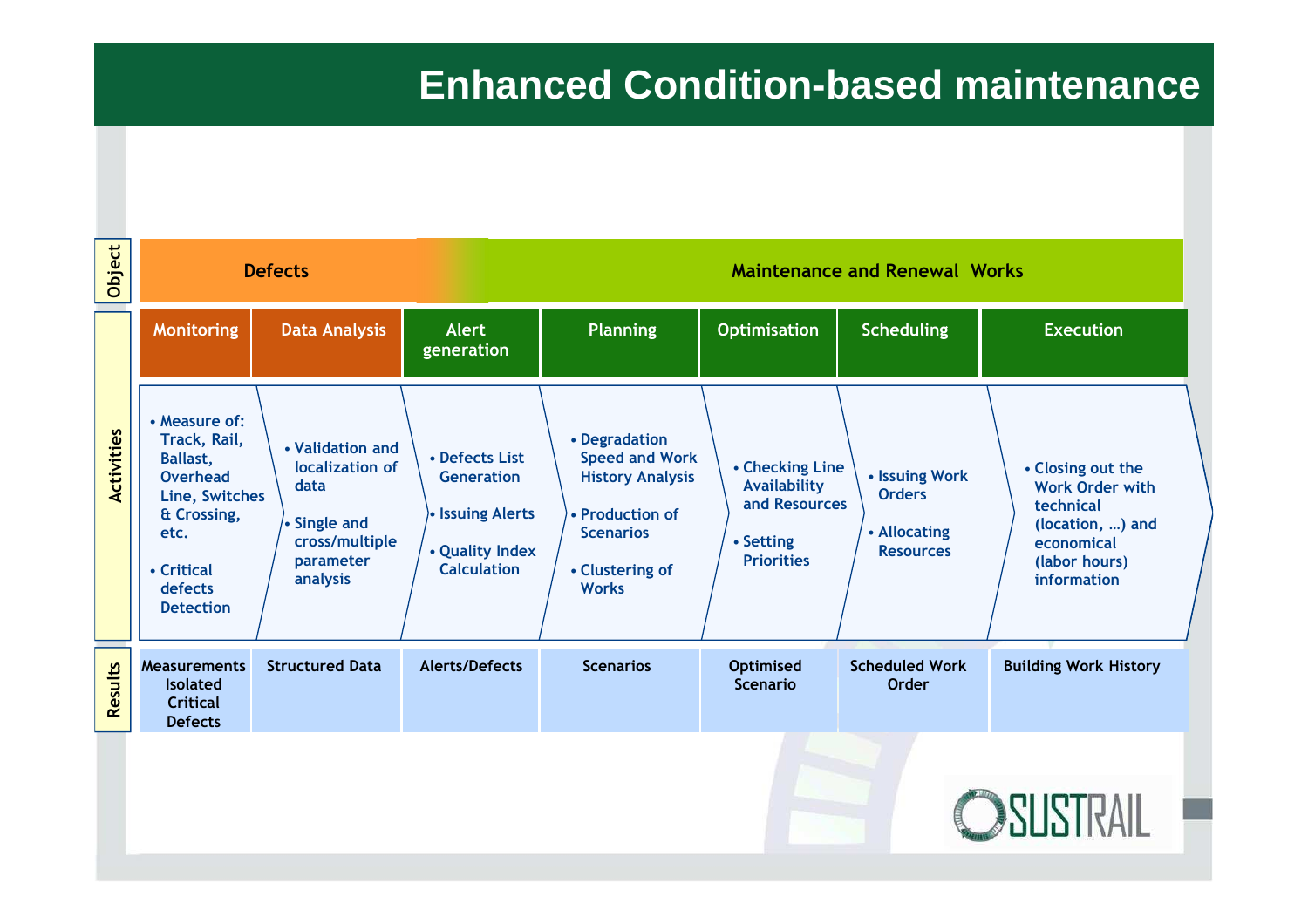### **Instrumenting a test vehicle**

- **On Board monitoring systems**
- **■** Determine if the track is imparting abnormal loads to the vehicle
- **Sensors and monitoring systems placed in trains in regular traffic can help to make daily inspections of the track components and the track geometry without generating added track access as special inspections vehicles do.**

### **Instrumenting the track**

- **Wayside monitoring systems**
- **Determine if any particular vehicle is imparting abnormal loads to the track**
- **Enhanced wayside monitoring systems can give early-warning on defect vehicles and redirect them to a workshop based on economic maintenance limits**

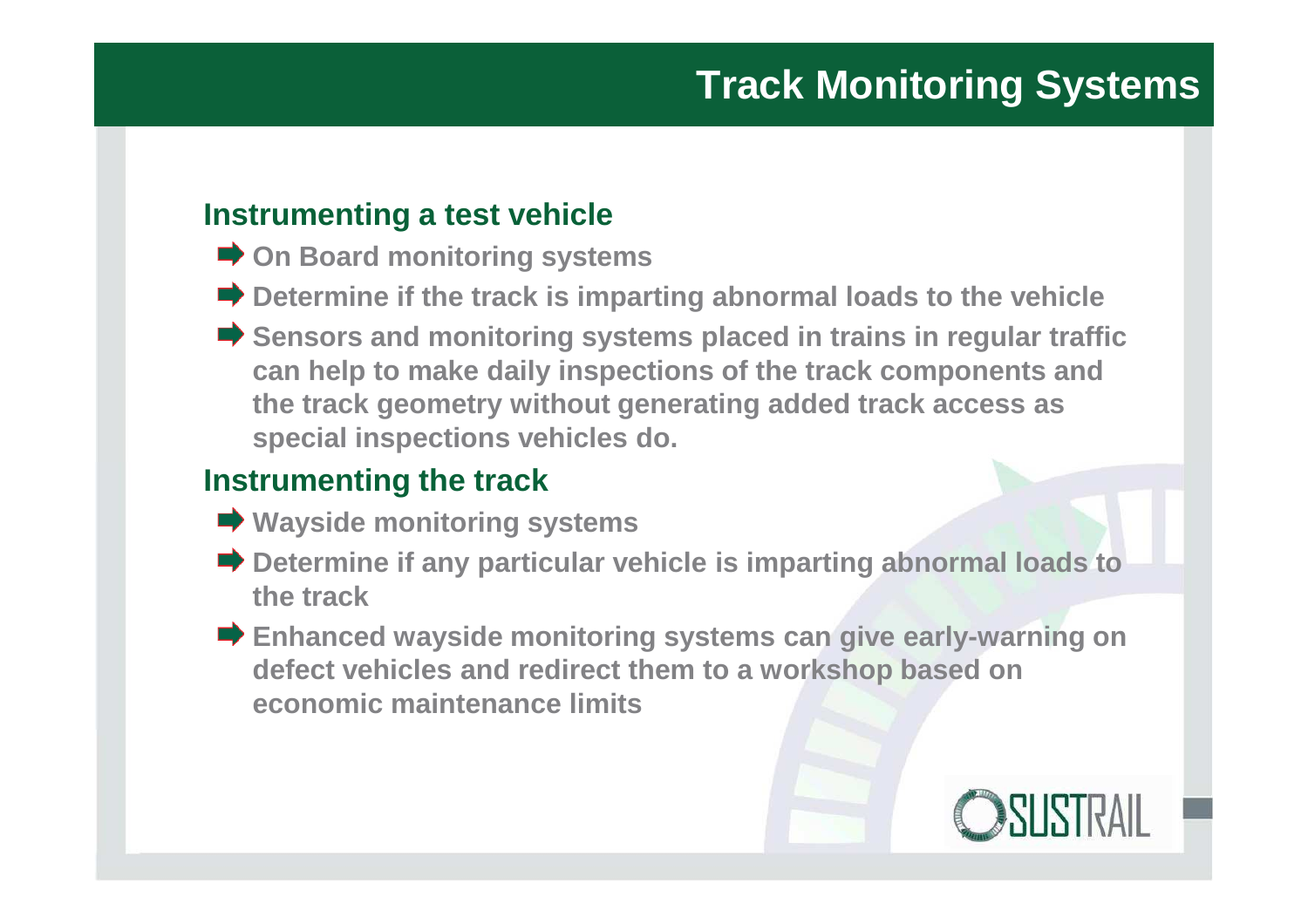## **Examples of wayside monitoring technologies**

- **■Static/Dynamic Train Weighing Measuring System & Wheel Flat detection based on Strain gauge or Braggs gratings (ALC/WILD)**
- **Wheel Profile & Diameter Measuring System based on optical triangulation measurement principle**
- **Brake Pads Wear based, Brake disk and shoe-gear wear**
- **Wheel temperature trending**
- **Wheel defects detection based on machine vision technology**







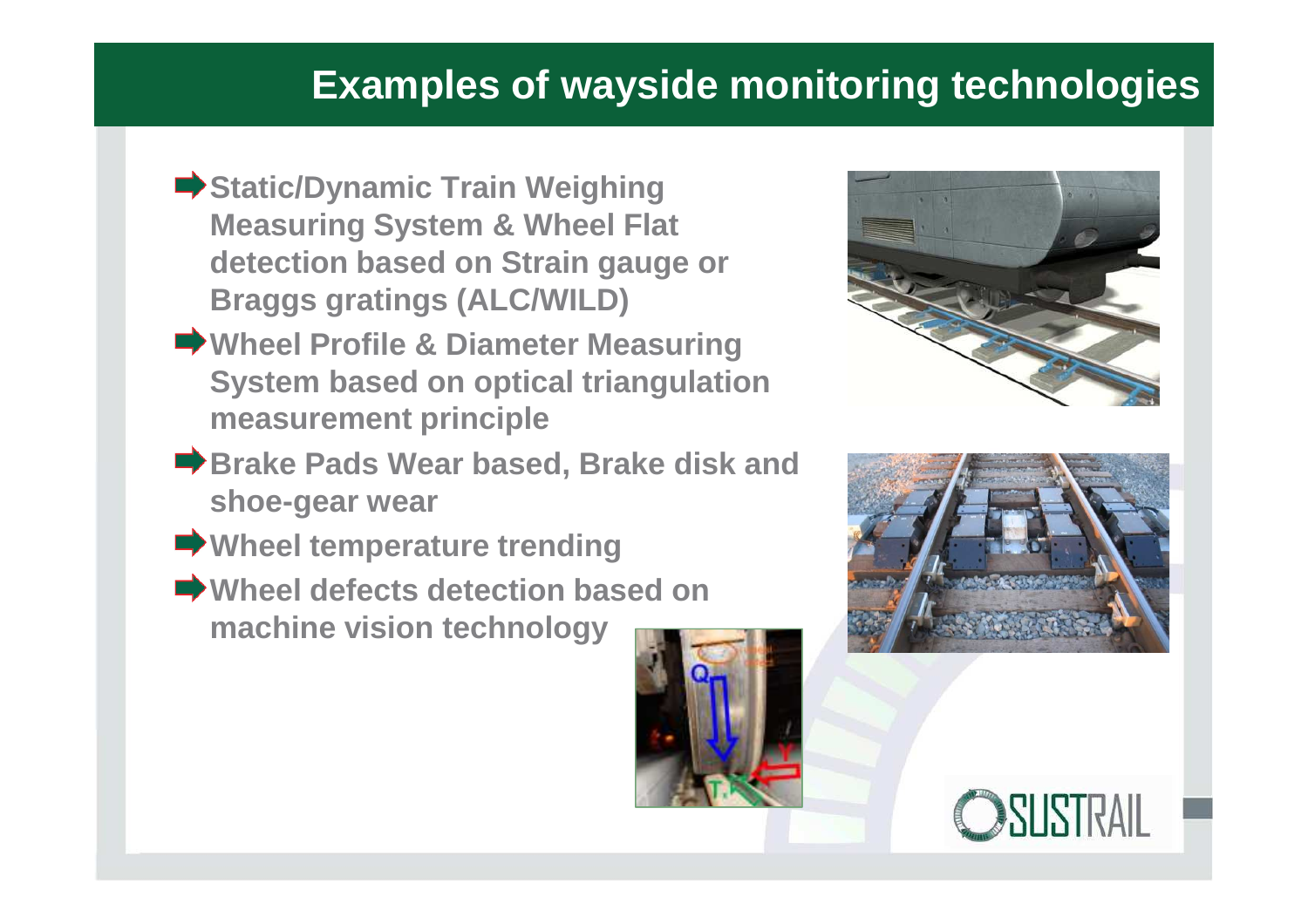## **Monitoring inspection station**



- **Implementation of complementary monitoring sub-systems**
- **Fleet data management database**
- **Provides a comprehensive and meaningful evaluation of the performance of freight wagons**

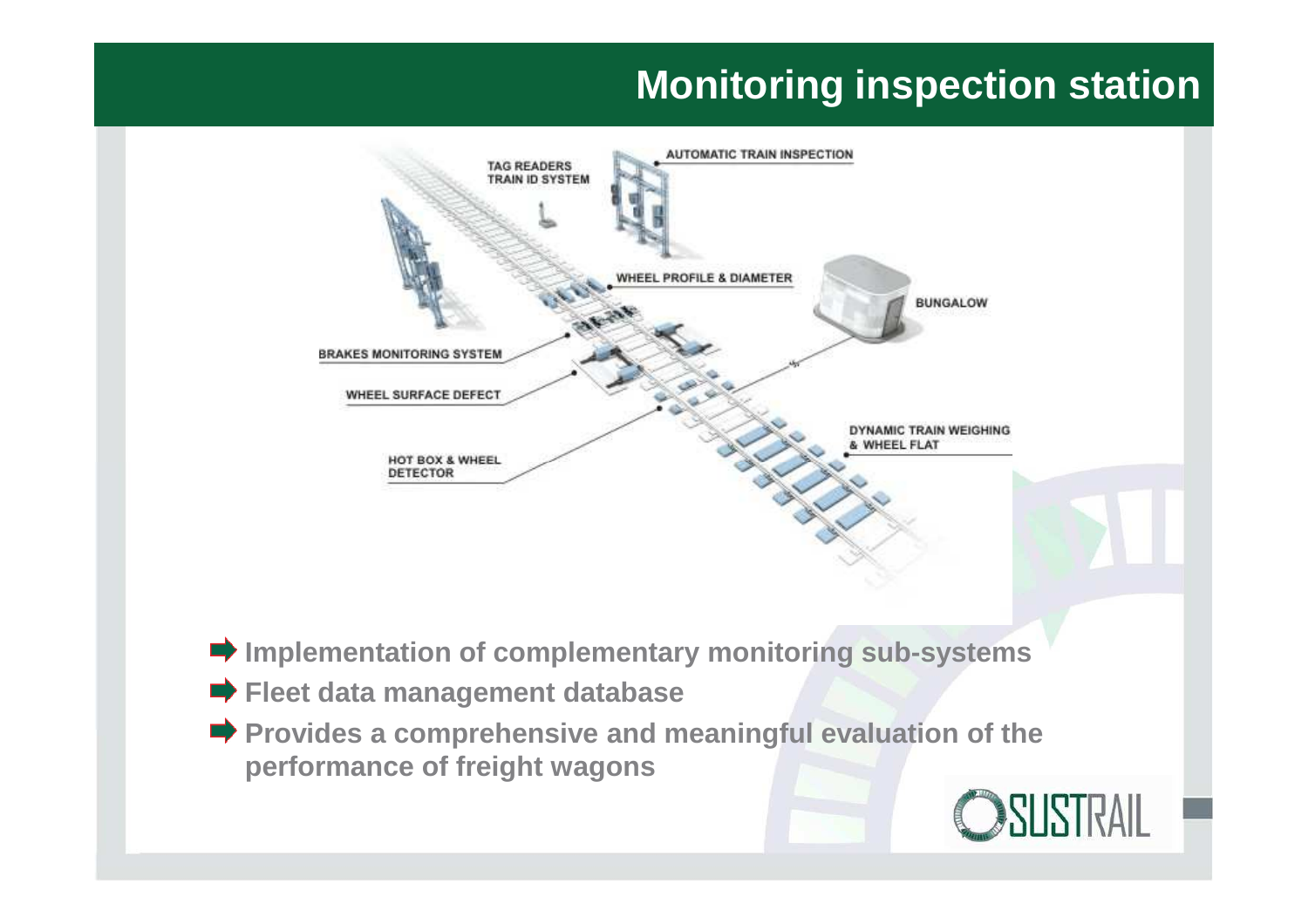## **Objective and development of a "weight station"**

- **Provide capability to reduce the uncertainty associated with critical parameters characterization; reflect their evolution (helpful for new designs and track optimization)**
- **Identification of best practice; Recommendations about limits and safety criteria; Definition for range of actual loads imposed by trains**
- **Lead to maintenance costs reduction without compromising safety**

#### **Develop a "weigh station" for railway track**

- **Indicate if abnormal loads caused by a variety of factors are being delivered to the track system by passing vehicles**
	- **Overloaded vehicles, excessive velocities, or vehicles with damaged wheel sets or suspension components.**
- **Produce data and statistics on the track utilization** 
	- **Input to track maintenance planning and the prediction of track degradation**
- **Guidelines for the location of installations**
- **Optimization of the whole system LCC**

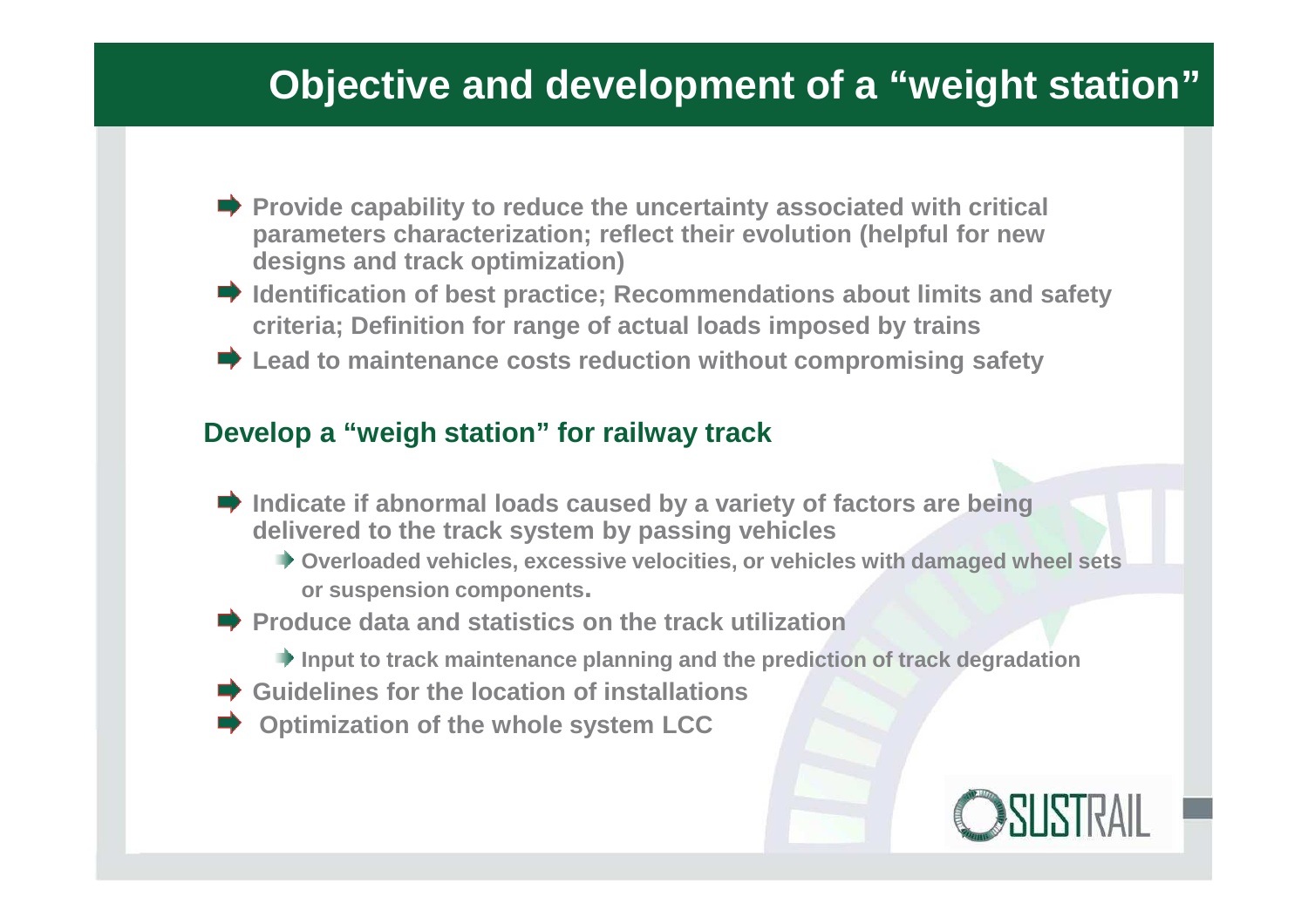### **Innotrack**

**■ Define Minimum Action Rules** 

## **Axle Load Checkpoint**

- **■** Define wheel load detection
- **■** Define intervention levels (vertical and lateral loads)

### **Sustainable bridges**

**■ Use of sensors for the monitoring of structural condition** 

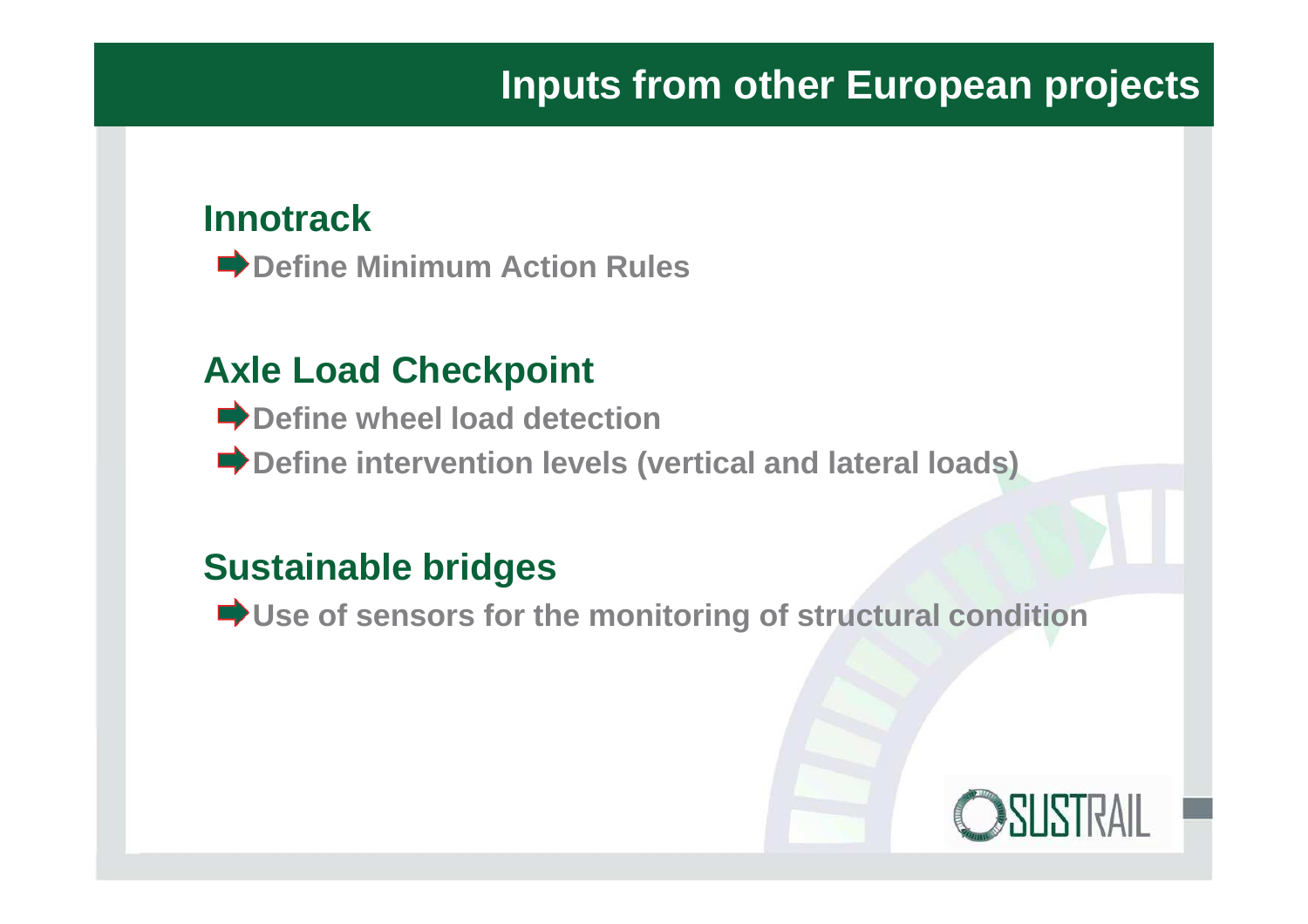## **Damill monitoring station**

**Wheel Force &**

Demonstrator

**Gothenburg** 

**Steering Monitor**

### **Background**

- **■** Damill has developed and installed a **wayside monitoring station for Innotrack**
- **The station is still in service for demo purposes and development tests**
- **If is placed on the Swedish western main line between Stockholm and Gothenburg**
- **■** The line carries a broad spectra of different **vehicles, i.e. mixed traffic**

### **Current Output**

- **Speed & axle counting**
- $\rightarrow$  **Loco type identification**
- **Vertical & lateral forces per wheel**
- **Angle-of-attack**
- **Wheel defect counting**

### **The station is a great data source available for statistics**



Stockholm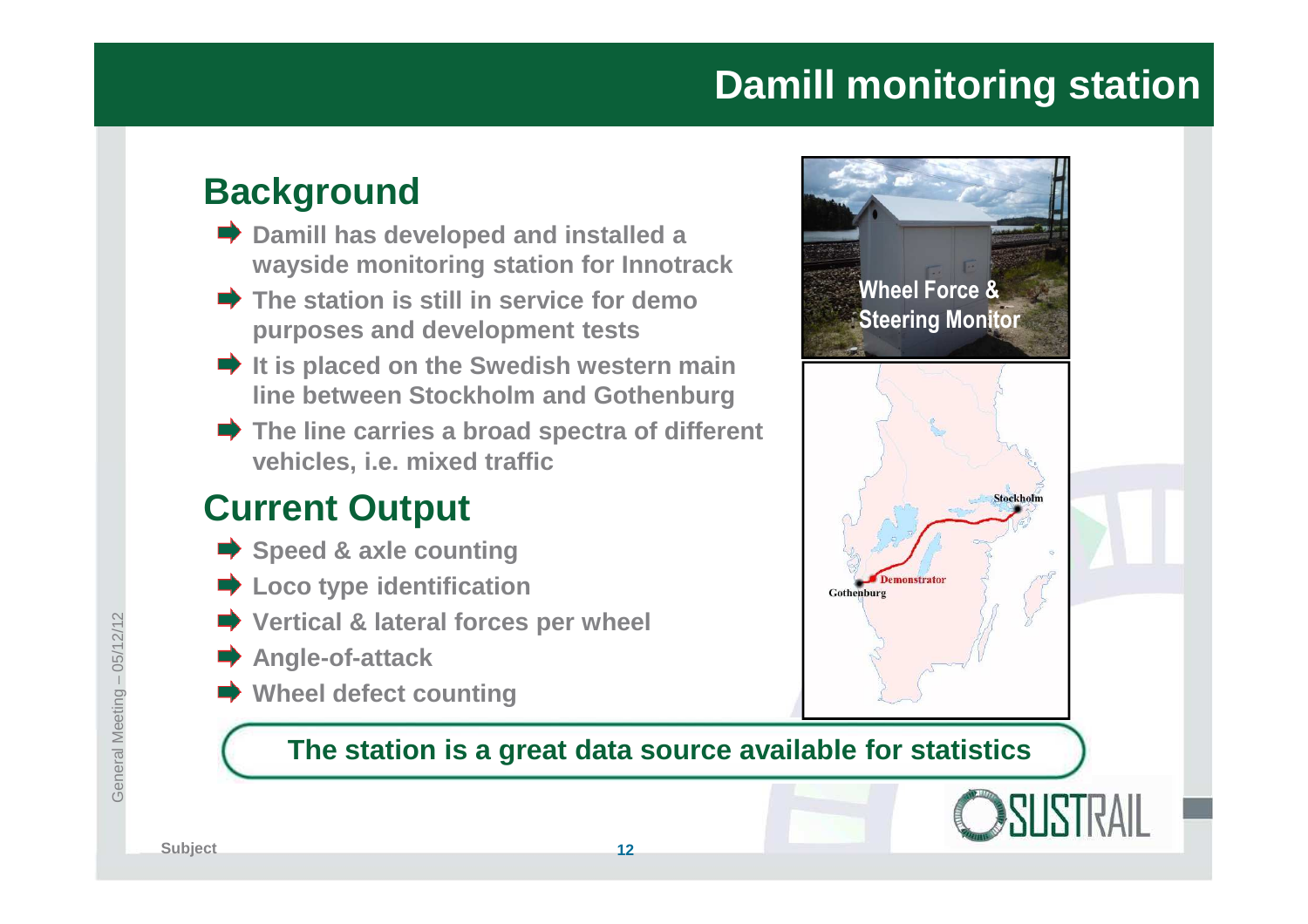## **Other contributions**



**KTH proposed activity**- Simulations using MBS software GENSYS; Model of freight wagon with Y25 bogie



**UoH Dynamic smart washer** - allowing for the instrumentation of complex systems, in particular switches, whilst in operation and with a wide range of dynamic loading – adapting condition evaluation algorithms for railways

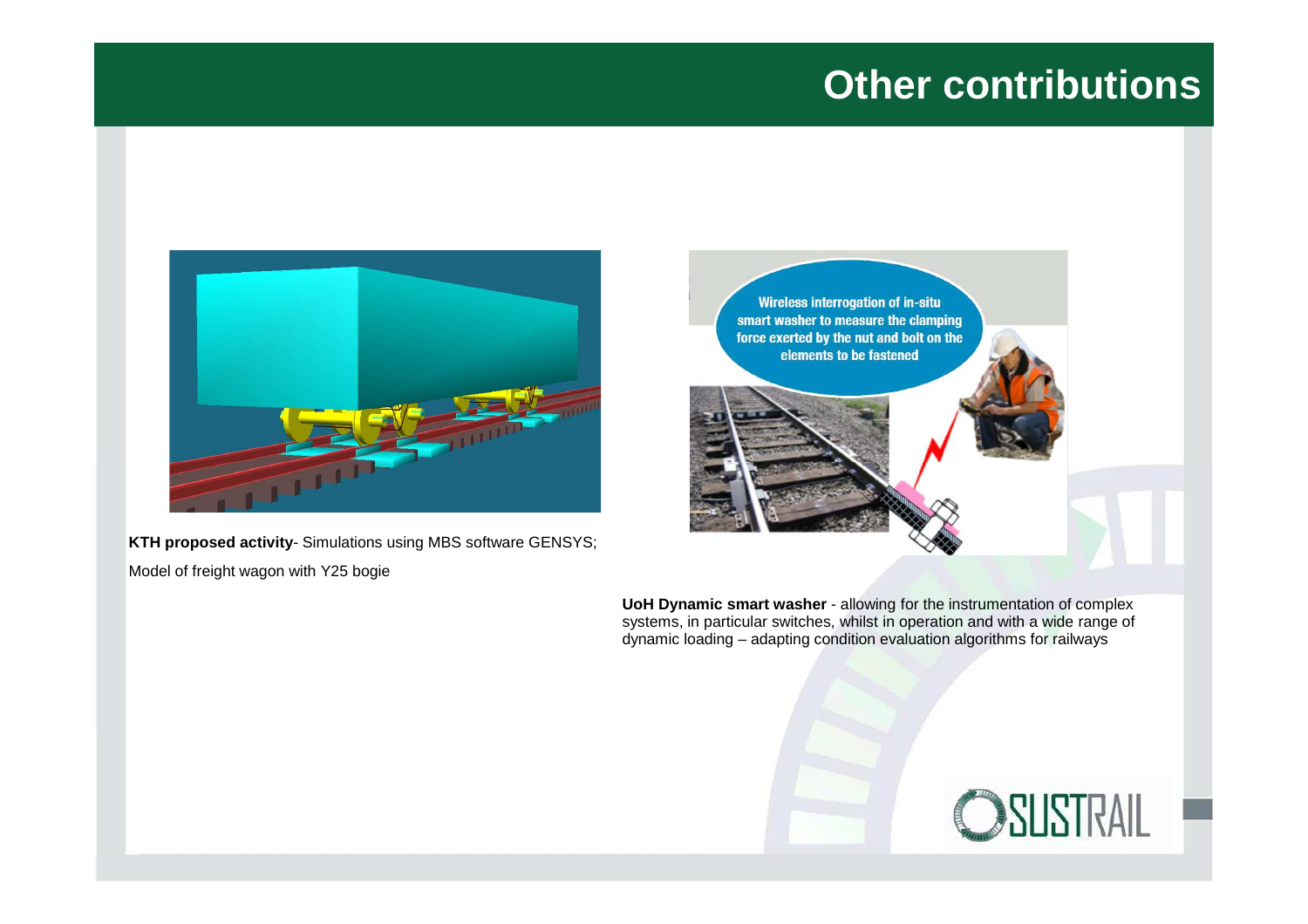### **Objectives:**

- **Focus on limits for imposed loads**
- **Link with other Tasks (New track design, S&C…)**
- **Increase sensors performance (accuracy, location, limits, data processing and exchange)**
- **Improve effectiveness of information from measurements about physical defects**
- **High reliability rule sets for automation of maintenance planning**

### **Benefits:**

- **■** Reduce the number of unplanned stoppages
- **Safety improvement**
- **Increase maintenance productivity by closer targeting of critical components/vehicles**
- $\rightarrow$  **Increase railway capacities**